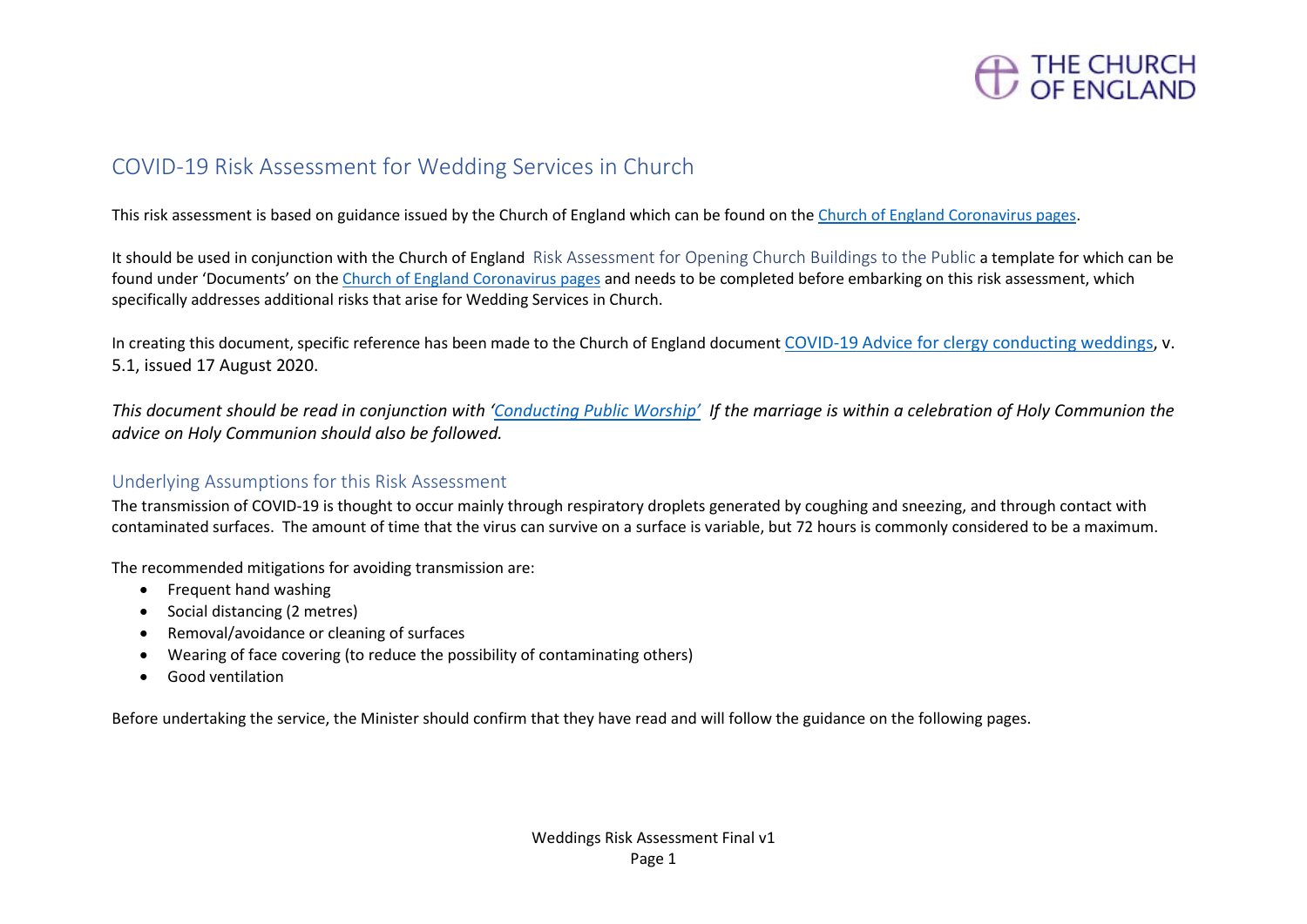

#### Introduction: Special provisions to be made during the service (extract from the document above)

Apart from the bride and groom, who join hands as an essential part of the marriage ceremony, a physical distance of 2 metres should be observed between individuals as far as is possible. Please note that the minister does not have to touch the rings at the Giving of Rings, nor does he or she have to touch the couple's hands as part of a prayer or blessing.

Where rings are touched by anyone other than the bride and groom alone, hands should be washed or sanitized before and after. The rings should be handled by as few people as possible.

During the service, those participating should not project their voices to minimise risk of droplet spread and the use of face coverings is mandatory for the congregation.

The organist may play for the ceremony.

If the bride is to be 'walked down the aisle' she should only be accompanied by a member of her household, while bridesmaids should be careful to observe physical distancing unless also from the same household.

Good public health hygiene should be observed throughout with hand sanitizers available at the door.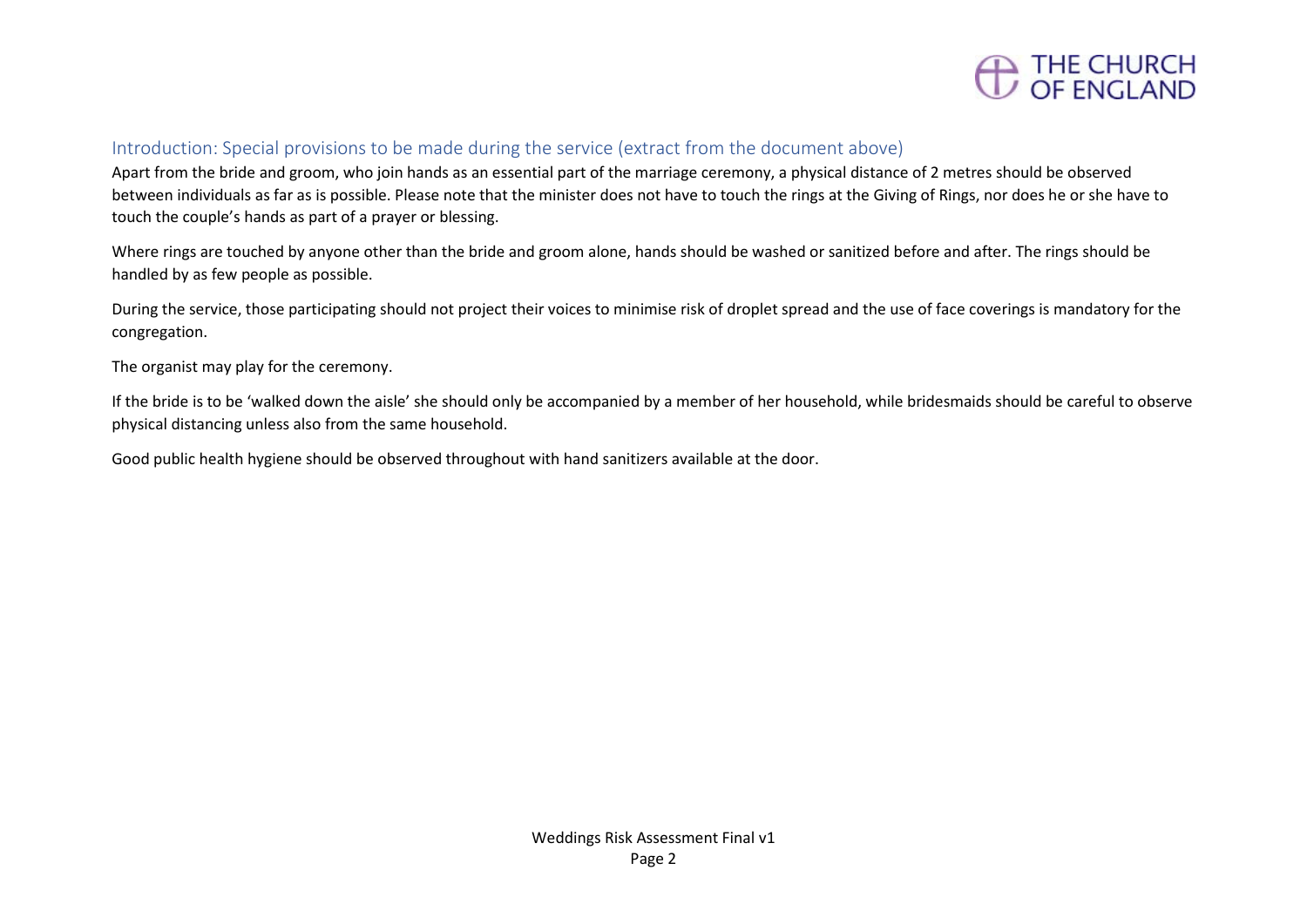# THE CHURCH<br>OF ENGLAND

| <b>Church:</b> |  | Date completed: | Date approved by PCC: |
|----------------|--|-----------------|-----------------------|
| Amendments     |  |                 | Date                  |

| What is the general risk?                                                                                  | What are you already<br>doing to control the<br>risks?                                                                                         | What is the specific risk?                                                                                                | What further action do you<br>need to take to control the<br>risks? (refer to C of E<br>guidance where possible) | Who needs to<br>ensure this action<br>is carried out? | Done |
|------------------------------------------------------------------------------------------------------------|------------------------------------------------------------------------------------------------------------------------------------------------|---------------------------------------------------------------------------------------------------------------------------|------------------------------------------------------------------------------------------------------------------|-------------------------------------------------------|------|
| <b>Risk of Minister not</b><br>following the Church of<br><b>England guidelines</b>                        | Guidelines are<br>referenced or copied in<br>this document                                                                                     | <b>Risk that Minister does not</b><br>have the most up to date<br>information                                             | Minister to confirm that they<br>have read and will follow the<br>guidance in this document.                     | Minister                                              |      |
| Risk of wedding party<br>being unprepared for what<br>they need to do to ensure<br>guidelines are followed | This document to be<br>shared with bride and<br>groom 7 days before the<br>wedding.                                                            | Risk that wedding guests<br>are confused about what<br>they need to do.                                                   | Bride & groom to confirm<br>that they have read and will<br>follow the guidance in this<br>document.             | Minister                                              |      |
|                                                                                                            | Photographer to be<br>reminded of<br>requirements to observe<br>social distancing and<br>wear face covering in<br>church.                      | Risk that photographer is<br>are confused about<br>whether the guidelines for<br>the congregation apply to<br>him or her. | Photographer to agree to<br>observe social distancing<br>requirements                                            | Minister                                              |      |
| Risk of virus transmission<br>by touching an infected<br>person                                            | Restrict numbers to<br>maximum 30 people,<br>including the wedding<br>party, photographer,<br>and Minister but not the<br>organist and verger. | Risk of too many people to<br>enable social distancing.                                                                   | List of attendees to be<br>confirmed with Minister<br>beforehand.                                                | Minister                                              |      |
|                                                                                                            | Control entry at the<br>church door to admit                                                                                                   | Guests crowd together at<br>the entrance door.                                                                            | Verger to ensure that an<br>usher is appointed with<br>specific responsibility to                                | Minister                                              |      |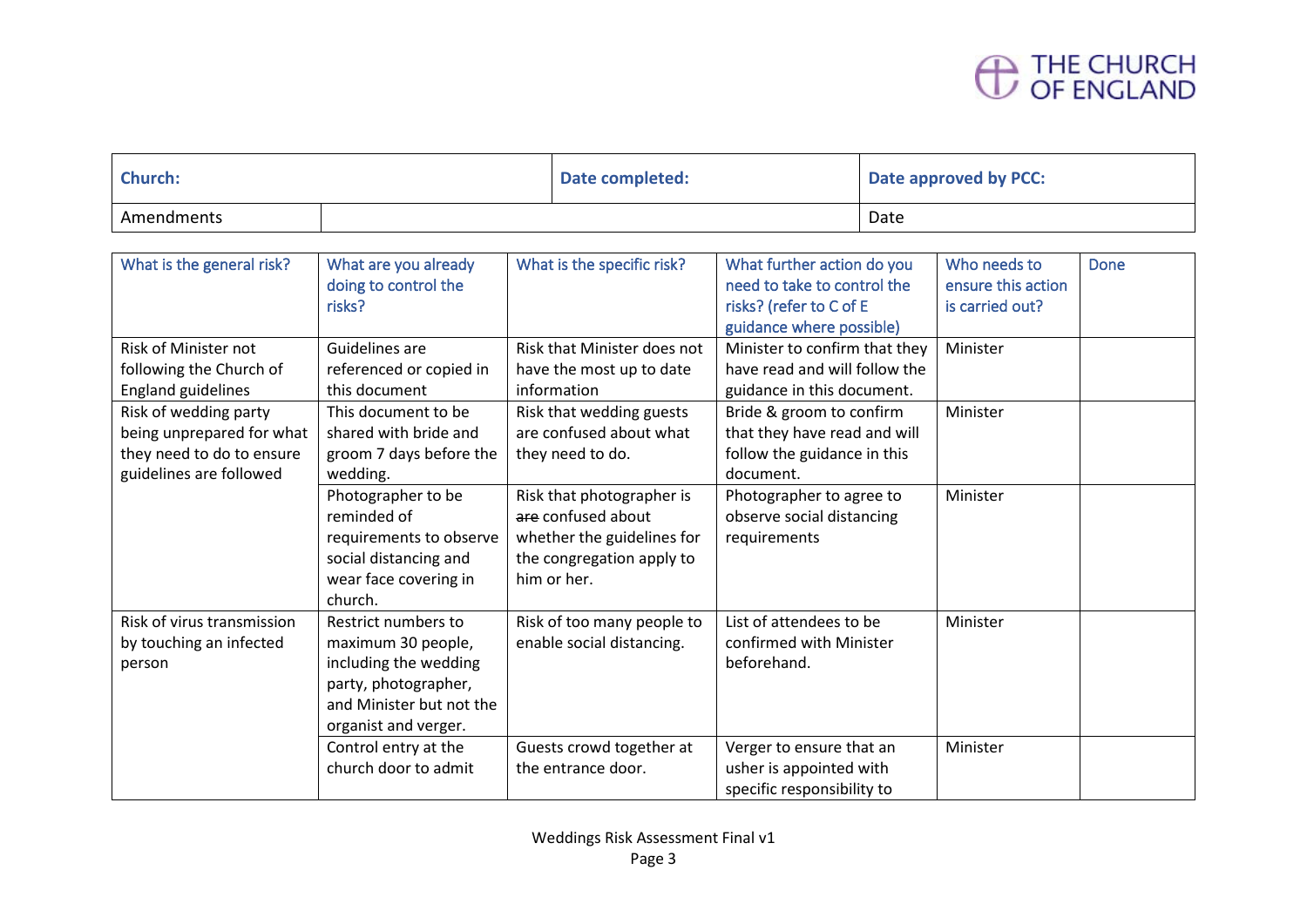

| What is the general risk? | What are you already<br>doing to control the<br>risks?<br>guests one social group<br>at a time                            | What is the specific risk?                                                                | What further action do you<br>need to take to control the<br>risks? (refer to C of E<br>guidance where possible)<br>stand outside the church<br>door and ensure social | Who needs to<br>ensure this action<br>is carried out? | <b>Done</b> |
|---------------------------|---------------------------------------------------------------------------------------------------------------------------|-------------------------------------------------------------------------------------------|------------------------------------------------------------------------------------------------------------------------------------------------------------------------|-------------------------------------------------------|-------------|
|                           | Remind guests about                                                                                                       | Guests greet each other                                                                   | distancing<br>Verger and usher to remind                                                                                                                               | Verger                                                |             |
|                           | important safe practices<br>e.g. no physical contact.                                                                     | without observing social<br>distancing.                                                   | people on the way in                                                                                                                                                   |                                                       |             |
|                           | Create socially distanced<br>seating plan to ensure 2<br>metre distancing as far<br>as possible.                          | Guests sit too close to each<br>other in the church.                                      | Name labels to be placed on<br>the seats beforehand to<br>avoid possibility of<br>confusion. Service sheets<br>should also be placed on the<br>seats.                  | Minister                                              |             |
|                           | If the bride is to be<br>'walked down the aisle'<br>she should only be<br>accompanied by a<br>member of her<br>household. |                                                                                           |                                                                                                                                                                        | <b>Bride</b>                                          |             |
|                           | <b>Bridesmaids to observe</b><br>physical distancing<br>unless from the same<br>household.                                |                                                                                           | Bridesmaids to be reminded<br>at the rehearsal and by the<br>Minister on entry to church                                                                               | Minister                                              |             |
|                           | Entry to the church to<br>be controlled during the<br>service                                                             | Anyone entering the<br>church during the service<br>may not observe social<br>distancing. | Verger to control entry to<br>the church during the<br>service.                                                                                                        | Minister                                              |             |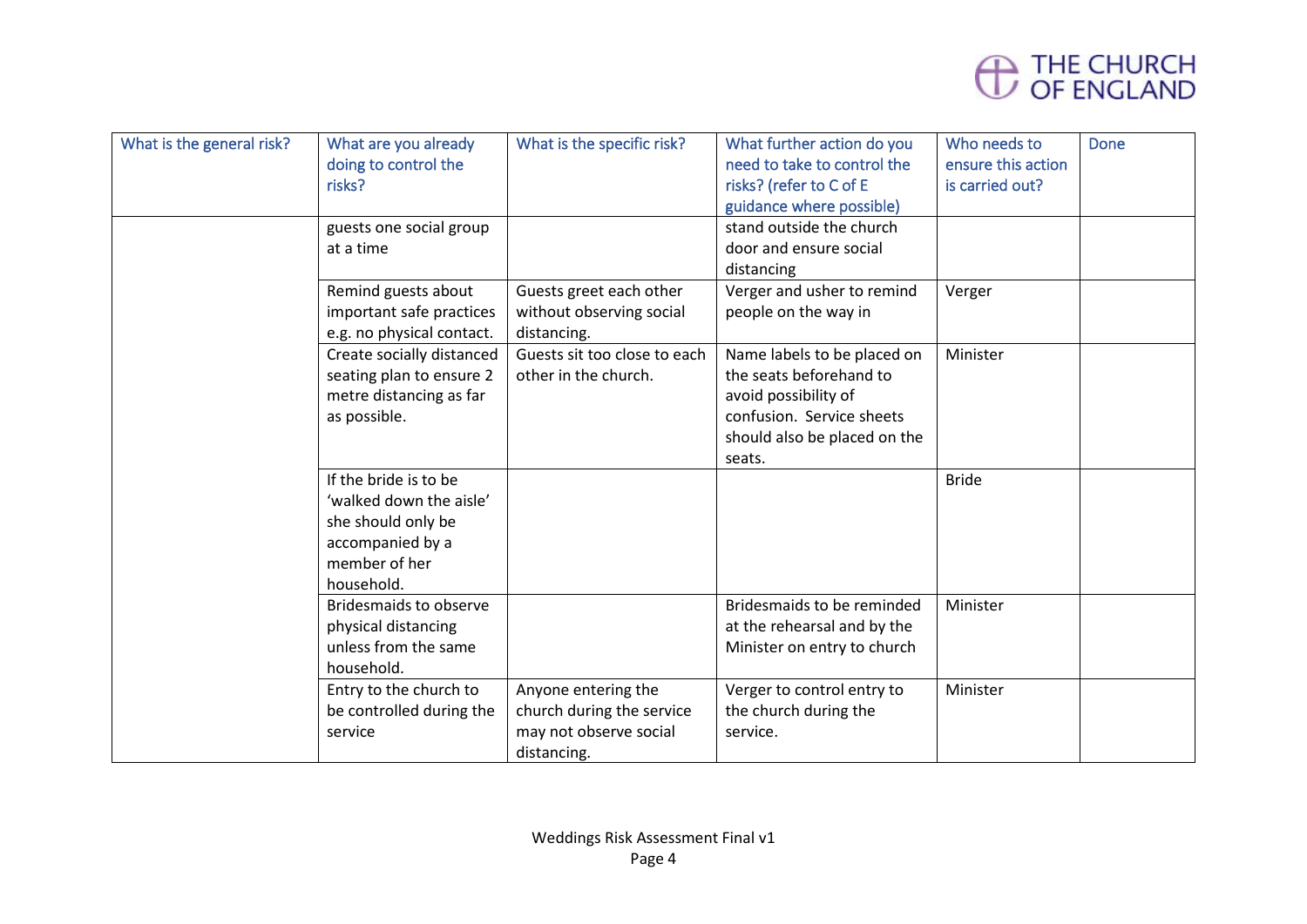

| What is the general risk?  | What are you already<br>doing to control the<br>risks? | What is the specific risk? | What further action do you<br>need to take to control the<br>risks? (refer to C of E | Who needs to<br>ensure this action<br>is carried out? | <b>Done</b> |
|----------------------------|--------------------------------------------------------|----------------------------|--------------------------------------------------------------------------------------|-------------------------------------------------------|-------------|
|                            |                                                        |                            | guidance where possible)                                                             |                                                       |             |
|                            | Flow of people leaving                                 |                            | At the end of the service,                                                           | Minister                                              |             |
|                            | the church to be                                       |                            | before the dismissal,                                                                |                                                       |             |
|                            | controlled                                             |                            | Minister to remind people to                                                         |                                                       |             |
|                            |                                                        |                            | leave one pew at a time,                                                             |                                                       |             |
|                            |                                                        |                            | keeping socially distanced                                                           |                                                       |             |
|                            |                                                        |                            | even when outside.                                                                   |                                                       |             |
|                            | Advising everyone on                                   | During the signing of the  | At the signing of the Register                                                       | Minister                                              |             |
|                            | entry to the church                                    | Register social distancing | the Minister will advise the                                                         |                                                       |             |
|                            | about the need for                                     | may not be maintained.     | bride, groom and witnesses                                                           |                                                       |             |
|                            | social distancing and the                              |                            | where to sit and stand.                                                              |                                                       |             |
|                            | mandatory wearing of                                   |                            |                                                                                      |                                                       |             |
|                            | facial coverings.                                      |                            |                                                                                      |                                                       |             |
| Risk of virus transmission | Hand sanitising on entry                               |                            | All to be asked to sanitise                                                          | Verger                                                |             |
| by touching an infected    | to church                                              |                            | hands at the door                                                                    |                                                       |             |
| object                     | Hand sanitising during                                 |                            | The minister should not                                                              | Minister                                              |             |
|                            | giving and receiving of                                |                            | touch the rings at the Giving                                                        |                                                       |             |
|                            | rings                                                  |                            | of Rings. Where rings are                                                            |                                                       |             |
|                            |                                                        |                            | touched by anyone other                                                              |                                                       |             |
|                            |                                                        |                            | than the bride and groom                                                             |                                                       |             |
|                            |                                                        |                            | alone, hands should be                                                               |                                                       |             |
|                            |                                                        |                            | washed or sanitized before                                                           |                                                       |             |
|                            |                                                        |                            | and after.                                                                           |                                                       |             |
|                            | Hand sanitising during                                 |                            | All those signing the register                                                       | Minister                                              |             |
|                            | signing of register                                    |                            | should sanitize their hands                                                          |                                                       |             |
|                            |                                                        |                            | before signing, complete all                                                         |                                                       |             |
|                            |                                                        |                            | the signatures necessary for<br>them and then sanitize them                          |                                                       |             |
|                            |                                                        |                            |                                                                                      |                                                       |             |
|                            |                                                        |                            | again.                                                                               |                                                       |             |